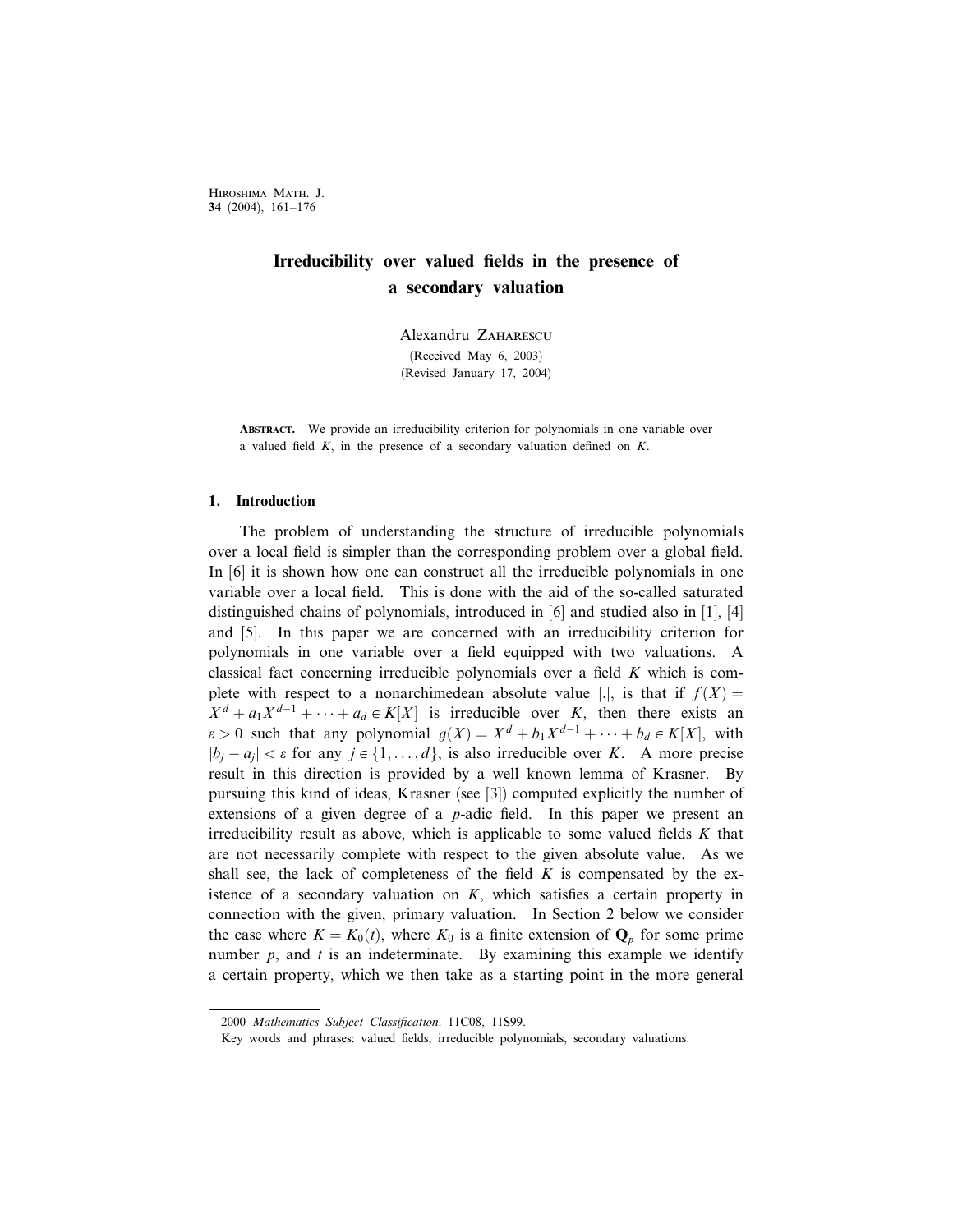#### 162 Alexandru Zaharescu

case treated in Section 3. In the last section we consider the case of an algebraic function field of one variable over a  $p$ -adic field. It would be interesting to find more instances where properties which are known to hold true for complete fields can be shown to be satisfied by some valued fields which are not necessarily complete, and where the lack of completeness is compensated by the existence of one, or several secondary valuations.

## 2. The case  $K = K_0(t)$

Let p be a prime number,  $Q_p$  the field of p-adic numbers,  $K_0$  a finite extension of  $\mathbf{Q}_p$ , t an indeterminate and  $K = K_0(t)$  the field of rational functions in t with coefficients in  $K_0$ . Denote by |. the p-adic absolute value on  $K_0$ , normalized by  $|p| = \frac{1}{p}$ , say. If  $\pi_0$  is a uniformizing element of  $K_0$ and  $e(K_0/Q_p)$  denotes the ramification index of  $K_0$  over  $Q_p$ , then  $|\pi_0|=$ 1 p  $\left(\frac{1}{R}\right)^{1/e(\hat{K}_0/\hat{Q}_p)}$ . We consider the Gauss extension of || to K. This absolute value, which we continue to denote by |.|, is defined as follows. If  $P(t) =$  $c_0t^n + c_1t^{n-1} + \cdots + c_n$ , with  $c_0, \ldots, c_n \in K_0$ , then

(2.1) 
$$
|P(t)| = \max_{0 \le j \le n} |c_j|.
$$

Next, | is extended from  $K_0[t]$  to K by multiplicativity, thus if  $r(t) = \frac{P(t)}{Q(t)} \in K$ with  $P(t), Q(t) \in K_0[t]$ , then

(2.2) 
$$
|r(t)| = \frac{|P(t)|}{|Q(t)|}.
$$

Note that  $K$  is not complete with respect to the absolute value  $|.|$ . We now take a polynomial in one variable

(2.3) 
$$
f(X) = X^d + a_1 X^{d-1} + \dots + a_d,
$$

with  $a_1, \ldots, a_d \in K_0[t]$ , such that  $f(X)$  is irreducible over K, and approximate  $f(X)$  with polynomials

(2.4) 
$$
g(X) = X^d + b_1 X^{d-1} + \dots + b_d,
$$

with  $b_1, \ldots, b_d \in K_0[t]$ . Suppose that

$$
(2.5) \t\t |b_j - a_j| < \varepsilon \t \text{for any } j \in \{1, \ldots, d\},
$$

for a given  $\varepsilon > 0$ . One can not conclude that for  $\varepsilon$  small enough, any such polynomial  $g(X)$  is irreducible. To see this, consider the following example. Let p be an odd prime and  $f(X) = X^2 - (1 + pt)$ . For each positive integer m, let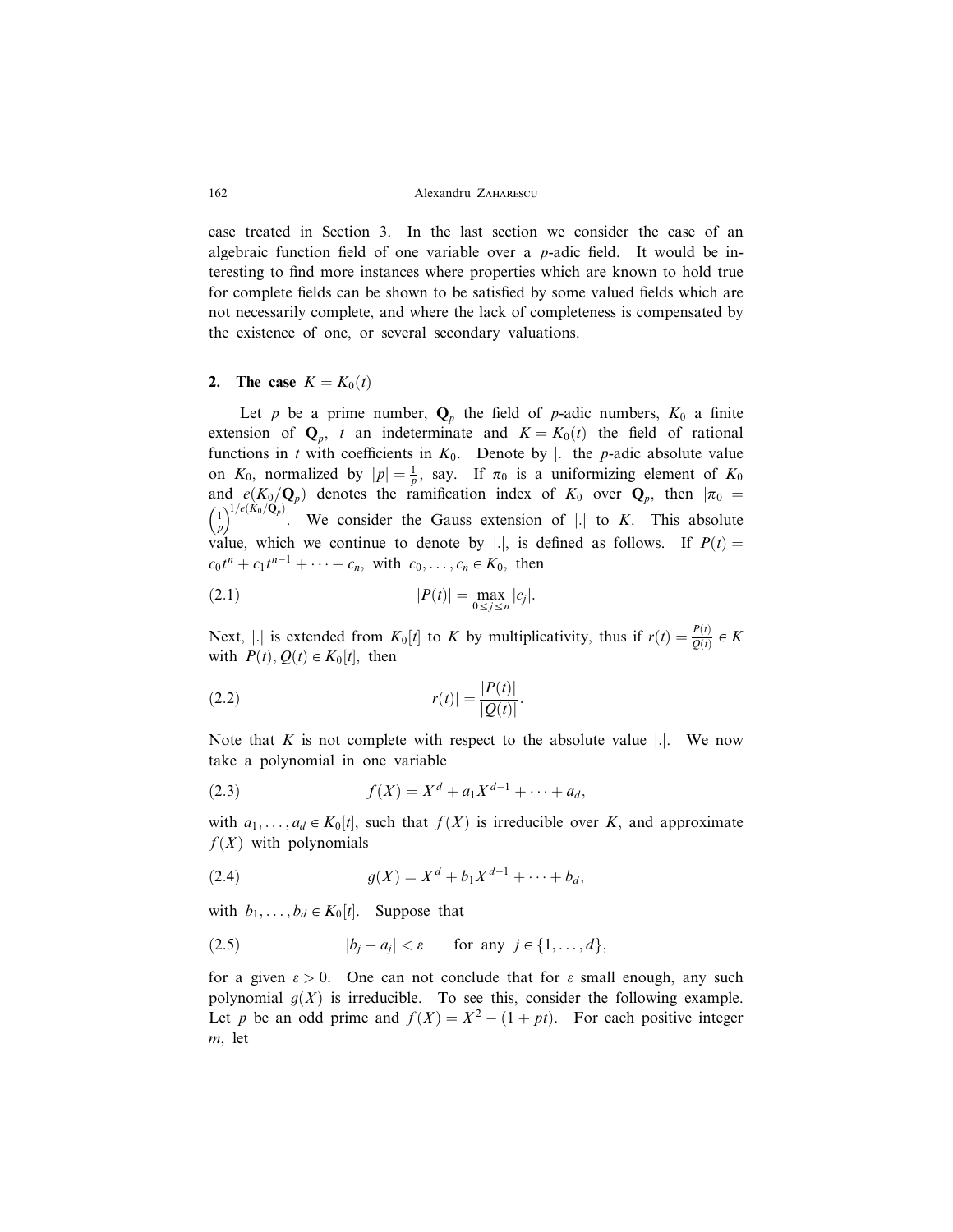Irreducibility over valued fields 163

(2.6) 
$$
g_m(X) = X^2 - \left(\sum_{k=0}^m {1/2 \choose k} p^k t^k\right)^2,
$$

where

(2.7) 
$$
\binom{1/2}{k} = \frac{\frac{1}{2}(\frac{1}{2}-1)\dots(\frac{1}{2}-k+1)}{k!}.
$$

The elements  $A_m(t) := \sum_{k=0}^m \binom{1/2}{k}$  $\binom{1/2}{k} p^k t^k \in K_0[t]$  are partial sums of the Taylor series expansion of  $\sqrt{1 + pt}$ . Hence  $1 + pt - A_m(t)^2$ , as a polynomial in t, has only terms of degree > m. These terms are of the form  $\binom{1/2}{i}$  $\binom{1/2}{i}\binom{1/2}{j}$  $\left(\begin{array}{c}1/2\\i\end{array}\right)p^{i+j}t^{i+j}$ and are small in our absolute value |.| as  $(i + j) \rightarrow \infty$ . Thus  $g_m(X)$  approaches  $f(X)$  as  $m \to \infty$ . At the same time, each polynomial  $g_m(X)$  is reducible over K, while the limiting polynomial  $f(X)$  is irreducible over K.

At this point we would say that this was an expected phenomenon, simply due to the fact that the field  $K$  is not complete with respect to the absolute value  $\vert \cdot \vert$ . Observe that in the above example the coefficients of the polynomials  $g_m(X)$  are elements of  $K_0[t]$  of higher and higher degree as polynomials in t over  $K_0$ . Let us then restrict to the case when the irreducible polynomial  $f(X)$  given by (2.3) is approximated by polynomials  $g(X)$  as in (2.4) and (2.5), with the additional constraint that the degrees of all the coefficients  $b_0, \ldots, b_d$ , as polynomials in t over  $K_0$ , are bounded by a given number D. Then we do have an irreducibility result. For  $\varepsilon > 0$  small enough, depending on  $K_0, f(X)$ and D, any polynomial  $g(X)$  as above is irreducible over K. Indeed, if this fails, then there is a sequence of polynomials  $(g_n(X))_{n\in\mathbb{N}},$ 

$$
g_n(X) = X^d + b_{1,n} X^{d-1} + \cdots + b_{d,n},
$$

with  $b_{1,n}, \ldots, b_{d,n} \in K_0[t]$ , for which

(2.8) 
$$
|b_{j,n} - a_j| \leq \frac{1}{n},
$$

for any  $n \in \mathbb{N}$  and any  $j \in \{1, ..., d\}$ , and such that each polynomial  $g_n(X)$  is reducible over K. Say

$$
g_n(X) = G_n(X)H_n(X),
$$

for any  $n \in \mathbb{N}$ , with  $G_n(X), H_n(X) \in K_0[t][X]$ , deg  $G_n(X) \ge 1$ , deg  $H_n(X) \ge 1$ . Restricting if necessary to a subsequence, we may assume that deg  $G_n(X) = r$  is constant. Denote

$$
G_n(X) = X^r + C_{1,n}X^{r-1} + \cdots + C_{r,n},
$$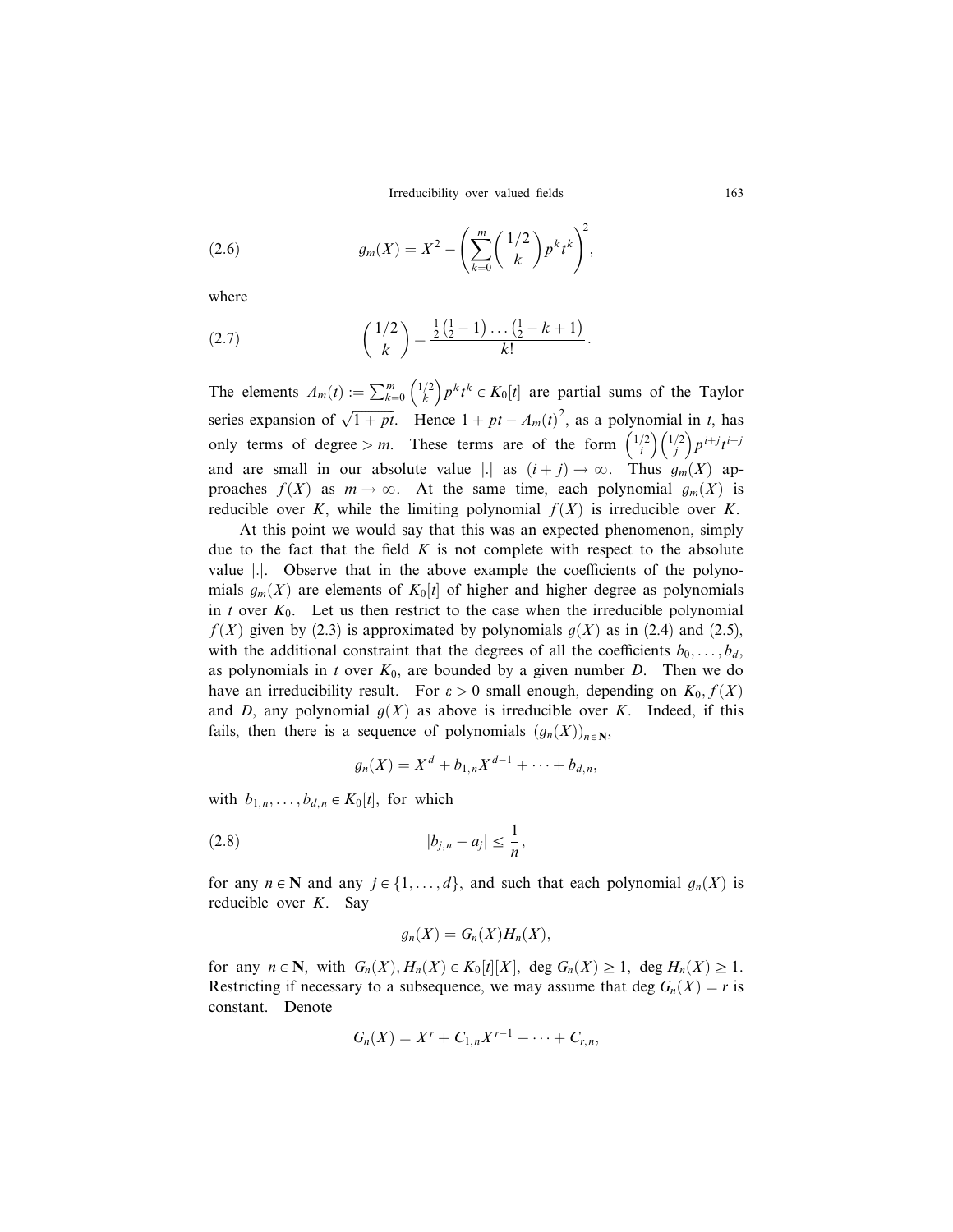#### 164 Alexandru ZAHARESCU

where each  $C_{j,n}$ ,  $1 \le j \le r$ , is a polynomial in t over  $K_0$ , of degree at most D,

$$
C_{j,n} = c_{j,0,n} + c_{j,1,n}t + \cdots + c_{j,D,n}t^D.
$$

If we extend the absolute value  $|.|$  to an absolute value, also denoted by  $|.|$ , on a fixed algebraic closure  $K_0(t)$  of  $K_0(t)$ , then from (2.8) we see that the coefficients, and therefore also the roots of all the polynomials  $g_n(X)$ , are uniformly bounded in the absolute value |.|. In particular the roots of the polynomials  $G_n(X)$ , and thus also their coefficients  $C_{j,n}$ , are uniformly bounded in the absolute value |.|. Since for any j and any  $n$  we have

$$
|C_{j,n}|=\max_{0\leq s\leq D}|c_{j,s,n}|,
$$

we deduce that for any  $j \in \{1, ..., r\}$  and any  $s \in \{0, ..., D\}$ , the sequence  $(c_{j,s,n})_{n\in\mathbb{N}}$  is bounded. The field  $K_0$  is locally compact, and so each such sequence has a subsequence which converges in  $K_0$ . Therefore there is a subsequence  $n_1 < n_2 < \cdots < n_k < \cdots$  for which

(2.9) 
$$
\lim_{k \to \infty} c_{j,s,n_k} = c_{j,s} \in K_0,
$$

for  $1 \le j \le r$  and  $0 \le s \le D$ . If we denote

$$
C_j = c_{j,0} + c_{j,1}t + \cdots + c_{j,D}t^D,
$$

then from (2.9) it follows that

$$
\lim_{k\to\infty} C_{j,n_k}=C_j,
$$

for  $1 \le j \le r$ . This means that the sequence of polynomials  $(G_{n_k}(X))_{k \in \mathbb{N}}$  converges to the polynomial

$$
G(X) := X^r + C_1 X^{r-1} + \cdots + C_r.
$$

Similarly, along a subsequence of this sequence, we have that  $H_n(X)$  approaches a polynomial  $H(X) \in K_0[t][X]$ . Then clearly  $g_n(X)$  will converge along this last subsequence, to  $G(X)H(X)$ . Thus  $f(X) = G(X)H(X)$ , which contradicts our assumption that  $f(X)$  is irreducible.

The above familiar reasoning uses two special properties, particular to this situation, namely the fact the ring  $K_0[t]$  containing the coefficients of the given polynomial  $f(X)$  is a polynomial ring in one variable over a field  $K_0$ , and the fact that  $K_0$  is locally compact with respect to the given absolute value |.|. We would like to find an alternative way of proving a result as above, assuming less restrictive properties of the rings and absolute values under consideration, and which will then have a larger area of possible applications.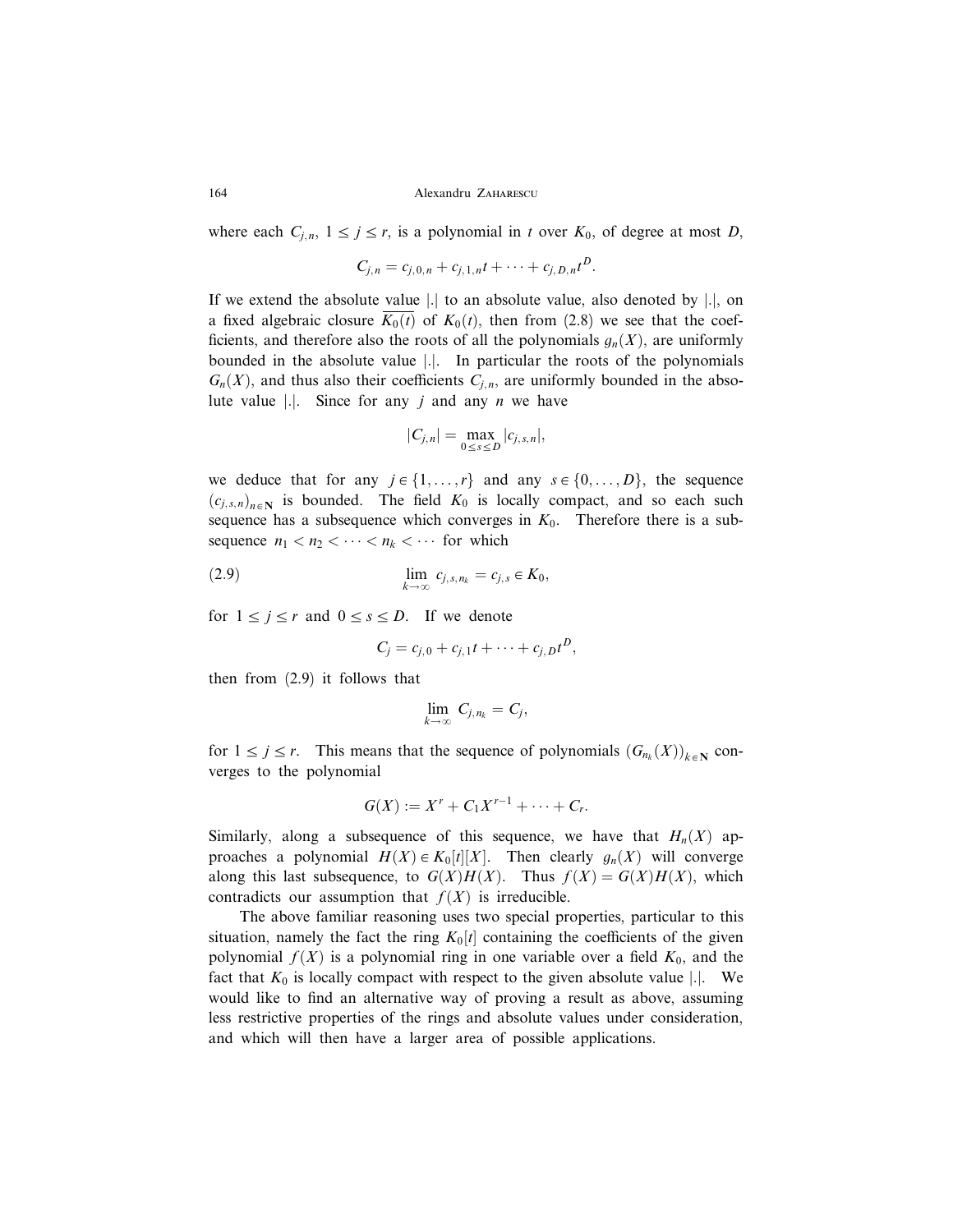Let us also remark that in the above example we have a second absolute value, namely the one given by the degree of elements from  $K_0[t]$  viewed as polynomials in t, whose properties were tacitly used in the proof.

In the next section we consider a more general situation, in which  $K_0[t]$  is replaced by a ring  $\Lambda$  on which we have two absolute values, or, more generally, two valuations  $v_1$  and  $v_2$ . The valuation  $v_1$ , which we view as the primary valuation, will play the role of the above absolute value |.|, and the valuation  $v_2$ , which we see as a secondary valuation, will play the role of the degree with respect to t in the above result. Thus the role of the secondary valuation  $v_2$ will be to compensate the lack of completeness of the given field with respect to our primary valuation  $v_1$ .

### 3. An axiomatic treatment

Let  $K$  be a field of characteristic zero, equipped with two non-archimedean valuations  $v_1$  and  $v_2$ . For general definitions and basic properties of valuations we refer the reader to [7]. For  $i = 1, 2$ , let  $O_i$  denote the valuation ring of  $v_i$ , let  $M_i$  be the maximal ideal of  $O_i$ , and let  $k_i = O_i/M_i$ , the residue field of  $v_i$ . We also denote by  $\Gamma_i$  the value group of the valuation  $v_i$ .

Let now  $A$  be a subring of  $K$ , with field of fractions  $K$ , and which is integrally closed in K.

Denote by  $\overline{K}$  a fixed algebraic closure of K, and let us fix two valuations  $\bar{v}_1$  and  $\bar{v}_2$  on  $\bar{K}$ , which are extensions of the given valuations  $v_1$  and respectively  $v_2$ . For  $i = 1, 2$ , denote by  $\overline{O}_i$ ,  $\overline{M}_i$ ,  $\overline{k}_i = \overline{O}_i/\overline{M}_i$  and  $\overline{\Gamma}_i$  the valuation ring, the maximal ideal of the valuation ring, the residue field, and respectively the value group of the valuation  $\bar{v}_i$  on  $\bar{K}$ .

So far the valuations  $v_1$  and  $v_2$  had a symmetric role. We now introduce a condition which is not symmetric in  $v_1$  and  $v_2$ , and from now on we call  $v_1$ the primary valuation, and we call  $v_2$  the secondary valuation on K.

Denote by  $\overline{A}$  the integral closure of A in  $\overline{K}$ . Since A is integrally closed in K, we have  $\overline{A} \cap K = A$ .

We introduce the following condition. We require that no element from  $\overline{A} \setminus A$  can be approximated, with respect to  $\overline{v}_1$ , by a (generalized) sequence of elements from  $A$  which is bounded with respect to the secondary valuation  $v_2$ . Thus, we ask that for any  $\alpha \in \overline{A} \setminus A$ , and any  $\gamma_2 \in \Gamma_2$ , there exists an element  $\gamma_1 \in \Gamma_1 \subseteq \overline{\Gamma}_1$ , such that

(3.1)  $\overline{v}_1(u-\alpha) \leq \gamma_1$ , for any  $u \in A$  with  $v_2(u) \geq \gamma_2$ .

Note that (3.1) holds if K is complete with respect to the primary valuation  $v_1$ , regardless of the choice of  $v_2$ .

Note also that (3.1) holds with K as in the previous section,  $K = K_0(t)$ ,  $K_0$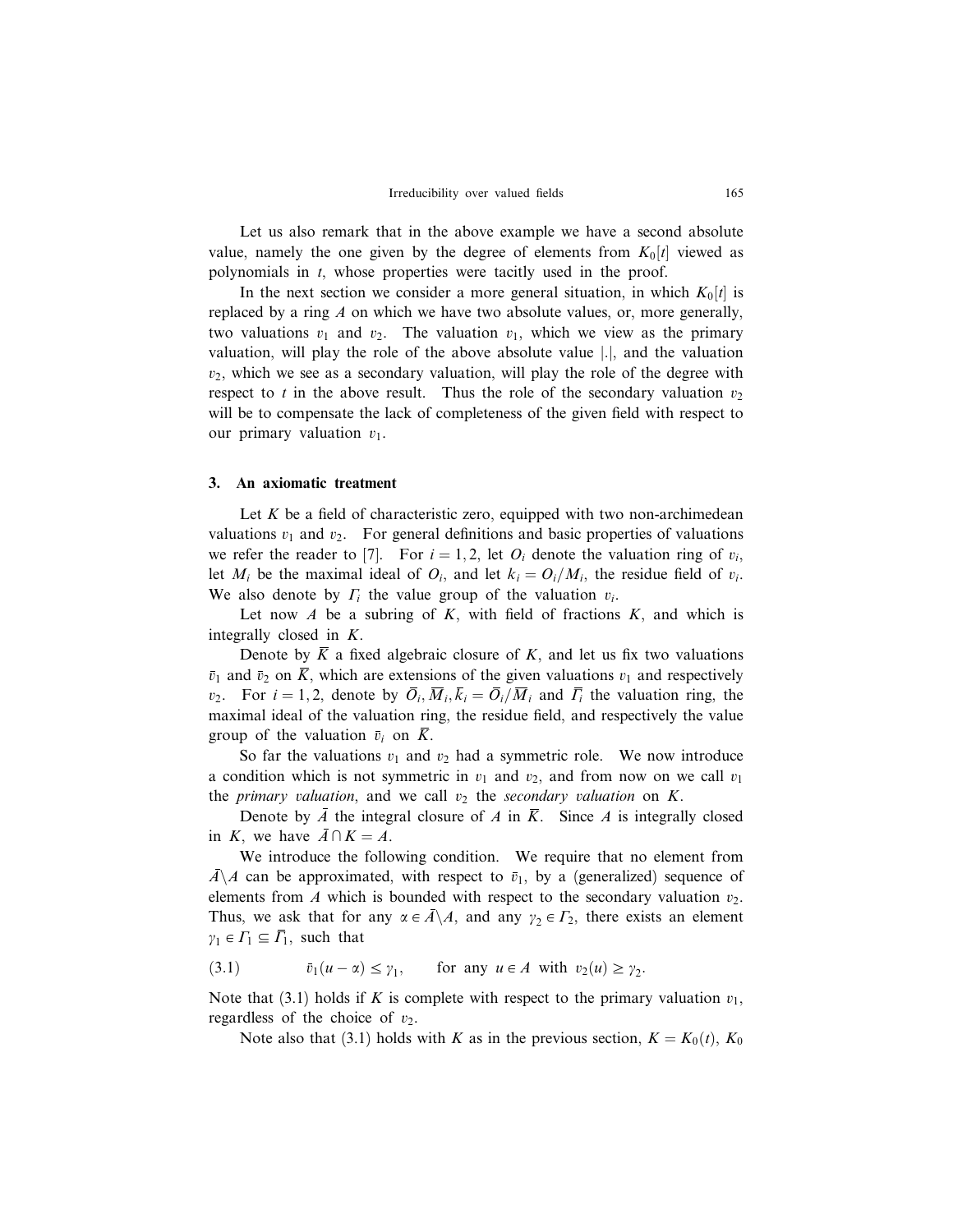finite extension of  $\mathbf{Q}_p$ ,  $A = K_0[t]$ ,  $v_1$  the Gauss extension to  $K_0(t)$  of the p-adic valuation on  $K_0$ , and  $v_2$  defined by

$$
v_2\left(\frac{P(t)}{Q(t)}\right) = \deg Q(t) - \deg P(t),
$$

for any  $P(t), Q(t) \in K_0[t], Q(t) \neq 0$ . In this case, (3.1) says that no element  $\alpha \in \overline{A} \backslash A$  can be approximated by a sequence of elements from  $K_0[t]$  whose degrees with respect to  $t$  are uniformly bounded. This happens simply because any sequence of polynomials in  $t$ , of bounded degree, with coefficients in  $K$ , which is a Cauchy sequence in the Gauss valuation, will converge to an element from  $K_0[t] = A$ .

Of course, if one would ignore the secondary valuation here and would only ask whether elements  $\alpha \in K_0[t] \setminus K_0[t]$  can be limits with respect to the Gauss valuation of sequences of elements from  $K_0[t]$ , we already know that this does happen indeed. We have seen for instance in the previous section that the algebraic function  $\alpha = \sqrt{1 + pt} \in \overline{K_0[t]} \setminus K_0[t]$  is approximated in the Gauss valuation by the partial sums of its Taylor expansion.

Returning to the general case, let us remark that (3.1) only depends on the ring A, which also determines the field K, and on the two valuations  $v_1$  and  $v_2$  on K, and does not depend on the particular choice of the extension  $\bar{v}_1$  of  $v_1$ to  $\overline{K}$ .

To see this, let us assume that (3.1) holds for a particular extension  $\bar{v}_1$  of  $v_1$  to  $\overline{K}$ , and let us choose any other valuation w on  $\overline{K}$ , whose restriction to K coincides with  $v_1$ . Fix elements  $\alpha \in \overline{A} \backslash A$  and  $\gamma_2 \in \Gamma_2$ . We need to show that there exists an element  $\gamma_1 \in \Gamma_1$  such that

(3.2) 
$$
w(u - \alpha) \le \gamma_1, \quad \text{for any } u \in A \text{ with } v_2(u) \ge \gamma_2.
$$

Let

$$
f_{\alpha}(X) = X^d + c_1 X^{d-1} + \cdots + c_d \in A[X]
$$

be the minimal polynomial of  $\alpha$  over K, and denote by  $\alpha_1 = \alpha, \alpha_2, \dots, \alpha_d$  the roots of  $f_{\alpha}(X)$  in  $\overline{K}$ . We apply (3.1), with  $\alpha$  replaced by  $\alpha_i$ ,  $1 \le i \le d$ . It follows that there are elements  $\gamma_{1,1}, \ldots, \gamma_{1,d} \in \Gamma_1$  such that

$$
(3.3) \t\t \overline{v}_1(u-\alpha_i) \leq \gamma_{1,i},
$$

for any  $u \in A$  with  $v_2(u) \geq v_2$ , and any  $i \in \{1, ..., d\}$ . As a consequence,

(3.4) 
$$
\overline{v}_1(f_\alpha(u)) = \sum_{1 \leq i \leq d} \overline{v}_1(u - \alpha_i) \leq \sum_{1 \leq i \leq d} \gamma_{1,i},
$$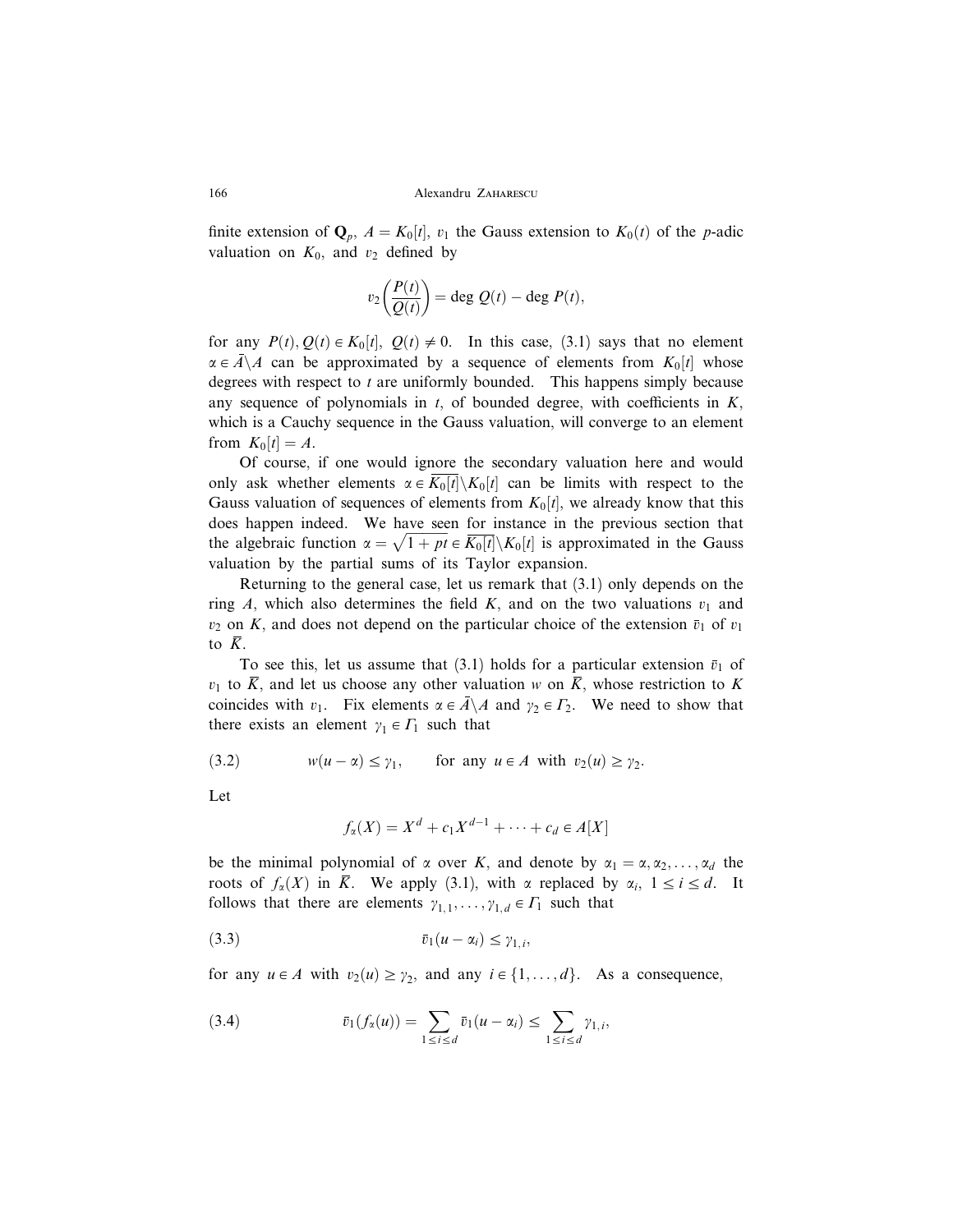for any  $u \in A$  with  $v_2(u) \geq v_2$ . Since for any such  $u, f_\alpha(u)$  belongs to A, we have that

$$
\bar{v}_1(f_{\alpha}(u)) = v_1(f_{\alpha}(u)) = w(f_{\alpha}(u)) = \sum_{1 \leq i \leq d} w(u - \alpha_i).
$$

Therefore,

(3.5) 
$$
\sum_{1 \leq i \leq d} w(u - \alpha_i) \leq \sum_{1 \leq i \leq d} \gamma_{1,i}.
$$

On the other hand,

$$
(3.6) \qquad \sum_{1 \leq i \leq d} w(u - \alpha_i) \geq w(u - \alpha) + \sum_{2 \leq j \leq d} \min \{w(u - \alpha), w(\alpha - \alpha_j)\}.
$$

Fix an element  $\gamma' \in \Gamma_1$  such that

$$
\gamma' \geq w(\alpha - \alpha_j),
$$

for any  $j \in \{2, ..., d\}$ . We distinguish two cases.

**I.** If u is such that  $w(u - \alpha) \leq \gamma'$ , then (3.2) will hold true for such elements u, provided that  $y_1$  is chosen to be larger than or equal to  $y'$ .

**II.** If u is such that  $w(u - \alpha) \geq \gamma'$ , then from (3.6) and (3.7) we obtain

(3.8) 
$$
\sum_{1 \leq i \leq d} w(u - \alpha_i) \geq w(u - \alpha) + \sum_{2 \leq j \leq d} w(\alpha - \alpha_j).
$$

Fix an element  $\gamma'' \in \Gamma_1$  for which

(3.9) 
$$
\gamma'' \geq \sum_{1 \leq i \leq d} \gamma_{1,i} - \sum_{2 \leq j \leq d} w(\alpha - \alpha_j).
$$

By (3.5), (3.8) and (3.9) we find that

$$
w(u-\alpha)\leq \gamma'',
$$

for any  $u \in A$  for which  $v_2(u) \geq y_2$  and  $w(u - \alpha) \geq y'$ . In conclusion, if we let

$$
\gamma_1 := \max\{\gamma', \gamma''\} \in \Gamma_1,
$$

then (3.2) will hold true for any  $u \in A$  with  $v_2(u) \geq v_2$ . This shows that the above property (3.1) is independent indeed of the particular choice of the valuation  $\bar{v}_1$  on  $\bar{K}$  which extends  $v_1$ .

We prove the following irreducibility result.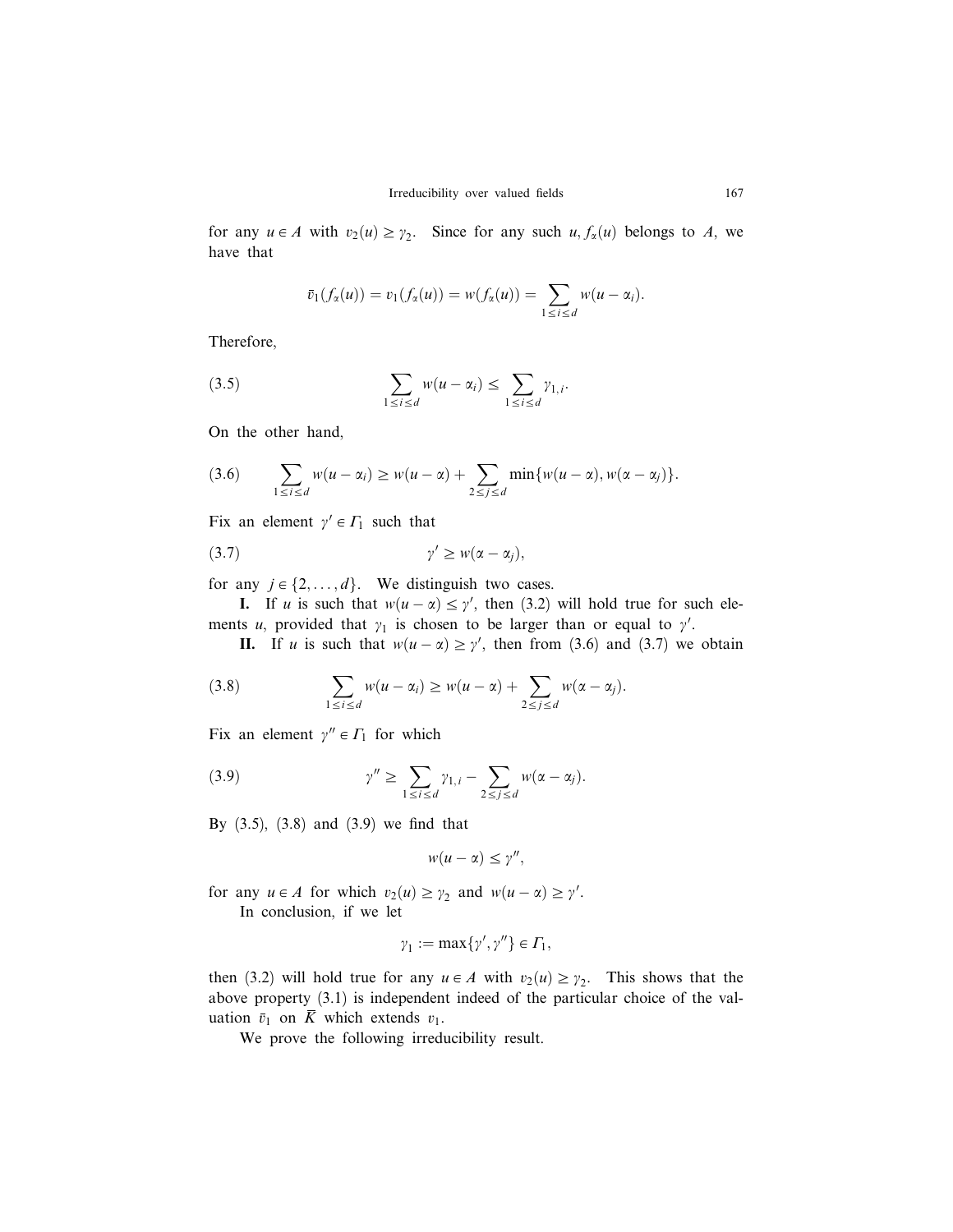168 Alexandru Zaharescu

THEOREM 1. Let  $K$  be a field of characteristic zero, equipped with two nonarchimedean valuations  $v_1$  and  $v_2$ , and let A be a subring of K, with field of fractions K, and which is integrally closed in K. Denote by  $\Gamma_1$  and  $\Gamma_2$  the value groups of  $v_1$  and respectively  $v_2$ , and assume that (3.1) holds true. Then, for any polynomial

$$
f(X) = X^d + a_1 X^{d-1} + \dots + a_d \in A[X],
$$

which is irreducible over K, and for any  $\gamma_2 \in \Gamma_2$ , there exists  $\gamma_1 \in \Gamma_1$  such that, for any  $b_1, \ldots, b_d \in A$  for which

$$
(3.10) \t\t v_1(b_i - a_i) \ge \gamma_1, \t 1 \le i \le d,
$$

and

$$
(3.11) \t\t\t v_2(b_i) \geq \gamma_2, \t 1 \leq i \leq d,
$$

the polynomial

(3.12) 
$$
g(X) = X^d + b_1 X^{d-1} + \cdots + b_d,
$$

is irreducible over K.

**PROOF.** Let  $\bar{v}_1$  and  $\bar{v}_2$  be valuations on  $\bar{K}$  whose restrictions to K coincide with  $v_1$  and respectively  $v_2$ , and denote by  $\overline{\Gamma}_1$  and  $\overline{\Gamma}_2$  respectively, the value groups of  $\bar{v}_1$  and  $\bar{v}_2$ .

We first work inside the group  $\overline{\Gamma}_2$ .

Note first that for any polynomial  $g(X)$  as in (3.12), with  $b_1, \ldots, b_d$  satisfying (3.11), and any root  $\theta$  of  $g(X)$  in  $\overline{K}$ , we have

$$
d\bar{v}_2(\theta) = \bar{v}_2(\theta^d) = \bar{v}_2\left(-\sum_{1 \le i \le d} b_i \theta^{d-i}\right)
$$
  
 
$$
\ge \min_{1 \le i \le d} \{v_2(b_i) + (d-i)\bar{v}_2(\theta)\} \ge \gamma_2 + \min_{1 \le i \le d} \{(d-i)\bar{v}_2(\theta)\}.
$$

Thus there is an  $i \in \{1, \ldots, d\}$  for which

$$
\bar{v}_2(\theta) \ge \frac{\gamma_2}{i}.
$$

According as to whether  $\gamma_2$  is a positive or a negative element of  $\Gamma_2$ , we let  $\gamma_2' \in \overline{P_2}$  be defined by the equality  $\gamma_2' = \gamma_2/d$ , and respectively by the equality  $\gamma_2' = \gamma_2$ . Then, in both cases it follows from (3.13) that

$$
\bar{v}_2(\theta) \ge \gamma'_2,
$$

for any root  $\theta$  of any polynomial  $g(X)$  as in (3.12), with coefficients  $b_1, \ldots, b_d$ satisfying (3.11).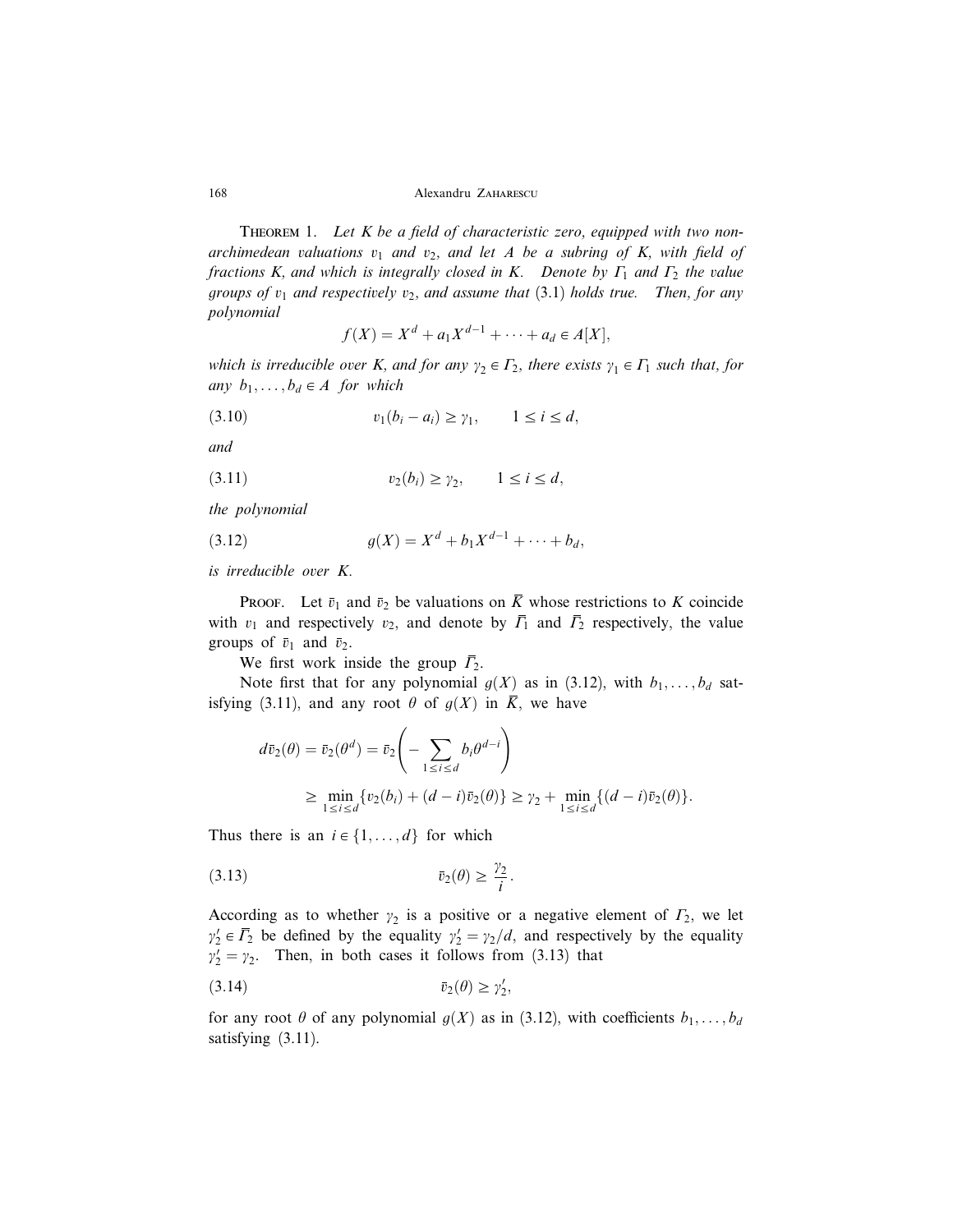Let us also remark that in case such a polynomial  $g(X)$  is reducible, say

$$
g(X) = G(X)H(X),
$$

with  $G(X)$ ,  $H(X) \in A[X]$ , then from (3.14) one obtains bounds for all the coefficients of  $G(X)$  and  $H(X)$ , with respect to the valuation  $v_2$ . More precisely, if

(3.15) 
$$
G(X) = X^r + C_1 X^{r-1} + \cdots + C_r,
$$

and if  $\theta_1, \ldots, \theta_r \in \overline{K}$  are the roots of  $G(X)$ , then  $\overline{v}_2(\theta_j) \ge \gamma'_2$ ,  $1 \le j \le r$ , and from the expressions of  $C_1, \ldots, C_r$  as symmetric functions of  $\theta_1, \ldots, \theta_r$ , we see that

$$
(3.16) \t v_2(C_i) \geq i\gamma'_2, \t 1 \leq i \leq r,
$$

and similarly for the coefficients of  $H(X)$ .

We now return to the given polynomial  $f(X)$ , and apply (3.1) for various symmetric functions of proper subsets of the set of roots of  $f(X)$ . Thus, if  $\alpha_1, \ldots, \alpha_d$  are the roots of  $f(X)$  in  $\overline{K}$ , then for any  $r \in \{1, \ldots, d-1\}$ , and any subset S of  $\{1, \ldots, d\}$  having exactly r elements, we consider the symmetric sums

$$
\sigma_{S,1} = \sum_{j \in S} \alpha_j, \qquad \sigma_{S,2} = \sum_{\substack{i,j \in S \\ i < j}} \alpha_i \alpha_j, \ldots, \sigma_{S,r} = \prod_{j \in S} \alpha_j.
$$

Clearly,  $\sigma_{S,j} \in \overline{A}$ ,  $1 \le j \le r$ , and if we consider the polynomial  $f_S(X) \in \overline{A}[X]$ ,

$$
f_S(X) := X^r - \sigma_{S,1} X^{r-1} + \sigma_{S,2} X^{r-2} + \cdots + (-1)^r \sigma_{S,r},
$$

then  $f_S(X)$  factors over  $\overline{A}$ , as

$$
f_S(X) = \prod_{j \in S} (X - \alpha_j).
$$

Since  $f(X)$  was assumed to be irreducible over K, it follows that for  $1 \le r \le$  $d-1$ , and any subset S of  $\{1,\ldots,d\}$  having exactly r elements, at least one of the coefficients of  $f_S(X)$  belongs to  $\overline{A}\setminus A$ . For any such S, let us denote by  $j_S \in \{1, \ldots, r\}$  the smallest positive integer for which  $\sigma_{S, j_S} \in A \backslash A$ . We now apply (3.1), with  $\alpha$  replaced by  $\sigma_{S, j_S}$ , and  $\gamma_2$  replaced by  $j_s\gamma_2'$ . It follows that there is an element of  $\Gamma_1$ , call it  $\gamma_{1,S}$ , for which

$$
\overline{v}_1(u - \sigma_{S,j_S}) \leq \gamma_{1,S},
$$

for any  $u \in A$  with  $v_2(u) \ge j_S \gamma'_2$ .

We now fix an element  $y_1 \in \Gamma_1$ . The actual choice of  $y_1$  will be made explicit later. We will choose  $\gamma_1$  to be large enough so that it satisfies certain inequalities which will appear in what follows.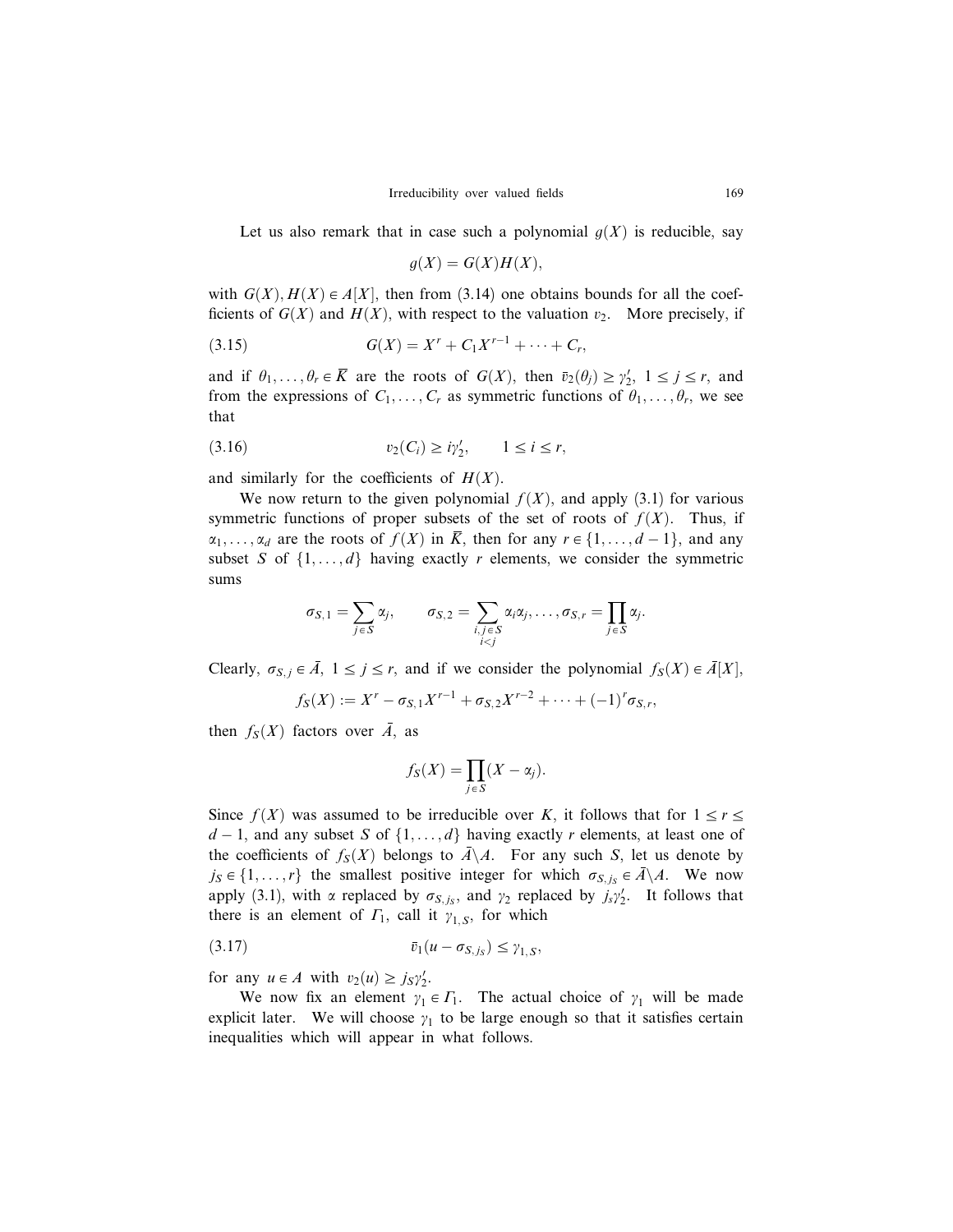170 Alexandru ZAHARESCU

Let  $g(X)$  be as in (3.12), with  $b_1, \ldots, b_d$  satisfying (3.10) and (3.11), and let us assume that  $g(X)$  is not irreducible over K. Say  $g(X) = G(X)H(X)$ , with  $G(X), H(X) \in A[X], \text{ deg } G \geq 1, \text{ deg } H \geq 1.$  Denote by  $\theta_1, \ldots, \theta_d$  the roots of  $g(X)$  in  $\overline{K}$ . Here we order these roots so that  $\theta_1$  is one of the roots of  $g(X)$ that are closest to  $\alpha_1$ , that is,

$$
\bar{v}_1(\theta_1-\alpha_1)=\max_{1\leq j\leq d} \bar{v}_1(\theta_j-\alpha_1).
$$

After  $\theta_1$  is chosen, we denote by  $\theta_2$  one of the remaining roots of  $g(X)$ , which is closest to  $\alpha_2$ , so

$$
\bar{v}_1(\theta_2-\alpha_2)=\max_{2\leq j\leq d}\bar{v}_1(\theta_j-\alpha_2).
$$

Then continue in the same way with  $\theta_3, \dots, \theta_d$ . Thus for any  $1 \le i < j \le d$ we have that

$$
\bar{v}_1(\theta_i - \alpha_i) \ge \bar{v}_1(\theta_j - \alpha_i).
$$

For any  $i \in \{1, \ldots, d\}$ , one has

$$
(3.18) \qquad \sum_{1 \leq j \leq d} \bar{v}_1(\theta_j - \alpha_i) = \bar{v}_1(g(\alpha_i)) = \bar{v}_1(g(\alpha_i) - f(\alpha_i))
$$
\n
$$
= \bar{v}_1 \left( \sum_{1 \leq s \leq d} (b_s - a_s) \alpha_i^{d-s} \right)
$$
\n
$$
\geq \min_{1 \leq s \leq d} \{v_1(b_s - a_s) + (d - s)\bar{v}_1(\alpha_i)\}
$$
\n
$$
\geq \gamma_1 + \min_{1 \leq s \leq d} \{ (d - s)\bar{v}_1(\alpha_i) \} = \gamma_1 + \delta_i,
$$

where  $\delta_i \in \overline{\Gamma}_1$  is given by  $\delta_i = 0$  if  $\overline{v}_1(\alpha_i) \geq 0$ , and respectively by  $\delta_i =$  $(d-1)\overline{v}_1(\alpha_i)$ , if  $\overline{v}_1(\alpha_i) < 0$ . Let us denote

$$
\omega = \max_{1 \leq i \neq j \leq d} \bar{v}_1(\alpha_i - \alpha_j).
$$

We assume that  $\gamma_1$  is chosen such that

(3.19)  $\gamma_1 > d\omega - \delta_i$ 

for any  $i \in \{1, ..., d\}$ . By (3.18) and (3.19) we see that

$$
\sum_{1\leq j\leq d}\bar{v}_1(\theta_j-\alpha_i)>d\omega,
$$

which further implies that

(3.20) 
$$
\max_{1 \leq j \leq d} \bar{v}_1(\theta_j - \alpha_i) > \omega,
$$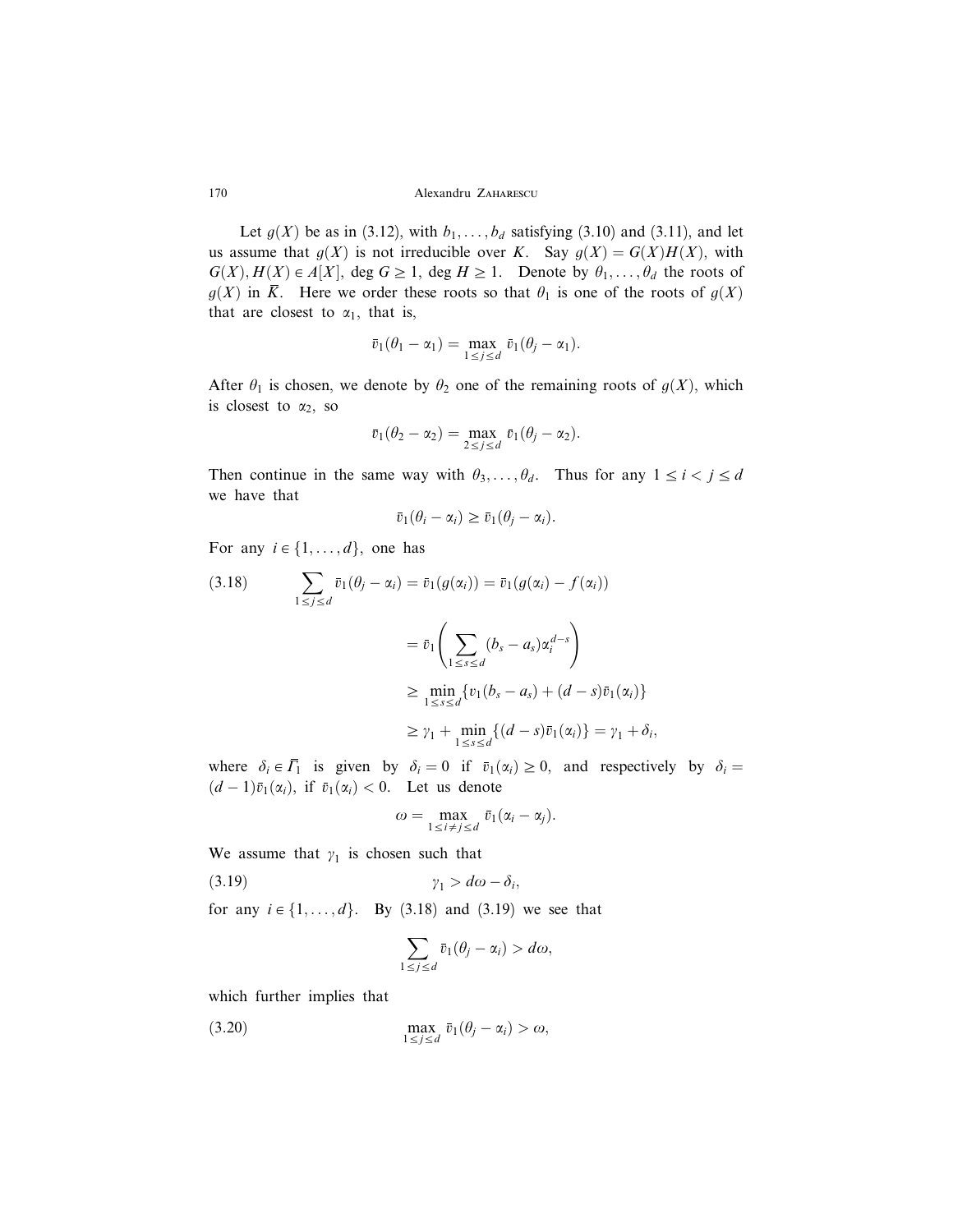for any  $i \in \{1, ..., d\}$ . For  $i = 1$ , we know that the maximum on the left side of (3.20) is attained for  $j = 1$ , so

$$
\bar{v}_1(\theta_1-\alpha_1) > \omega.
$$

Since  $\bar{v}_1(\alpha_1 - \alpha_2) \leq \omega < \bar{v}_1(\theta_1 - \alpha_1)$ , we have

$$
\overline{v}_1(\theta_1 - \alpha_2) = \overline{v}_1(\alpha_1 - \alpha_2) \leq \omega.
$$

By (3.22) and the choice of  $\theta_2$ , it follows that for  $i = 2$ , the maximum on the left side of (3.20) is attained for  $j = 2$ , hence

$$
(3.23) \t\t\t \overline{v}_1(\theta_2-\alpha_2) > \omega.
$$

As before we find that  $\bar{v}_1(\theta_1 - \alpha_3) = \bar{v}_1(\alpha_1 - \alpha_3) \leq \omega$ , and  $\bar{v}_1(\theta_2 - \alpha_3) =$  $\bar{v}_1(\alpha_2 - \alpha_3) \leq \omega$ , from which we derive that  $\bar{v}_1(\theta_3 - \alpha_3) > \omega$ . By repeating the above reasoning, we conclude that

$$
(3.24) \t\t \overline{v}_1(\theta_i - \alpha_i) > \omega,
$$

for any  $i \in \{1, ..., d\}$ . It also follows that

$$
\bar{v}_1(\theta_j - \alpha_i) = \bar{v}_1(\alpha_j - \alpha_i),
$$

for any  $1 \le i \ne j \le d$ . Using (3.18), (3.25) and the equality

$$
\bar{v}_1(f'(\alpha_i))=\sum_{\substack{1\leq j\leq d\\j\neq i}}\bar{v}_1(\alpha_i-\alpha_j),
$$

we deduce that for any  $i \in \{1, \ldots, d\}$ ,

(3.26) 
$$
\bar{v}_1(\theta_i - \alpha_i) \geq \gamma_1 - \bar{v}_1(f'(\alpha_i)) + \delta_i.
$$

Assume in what follows that for any  $i \in \{1, \ldots, d\}$ ,

g<sup>1</sup> > v1ðf <sup>0</sup> ð3:27Þ ðaiÞÞ d<sup>i</sup> þ v1ðaiÞ:

By  $(3.26)$  and  $(3.27)$  it follows that

$$
\bar{v}_1(\theta_i) = \bar{v}_1(\alpha_i),
$$

for any  $i \in \{1, ..., d\}$ . Denote by S the subset of  $\{1, ..., d\}$  which corresponds to the roots of  $G(X)$ , in the sense that

$$
G(X) = \prod_{j \in S} (X - \theta_j).
$$

Consider the polynomial

$$
f_S(X) = \prod_{j \in S} (X - \alpha_j).
$$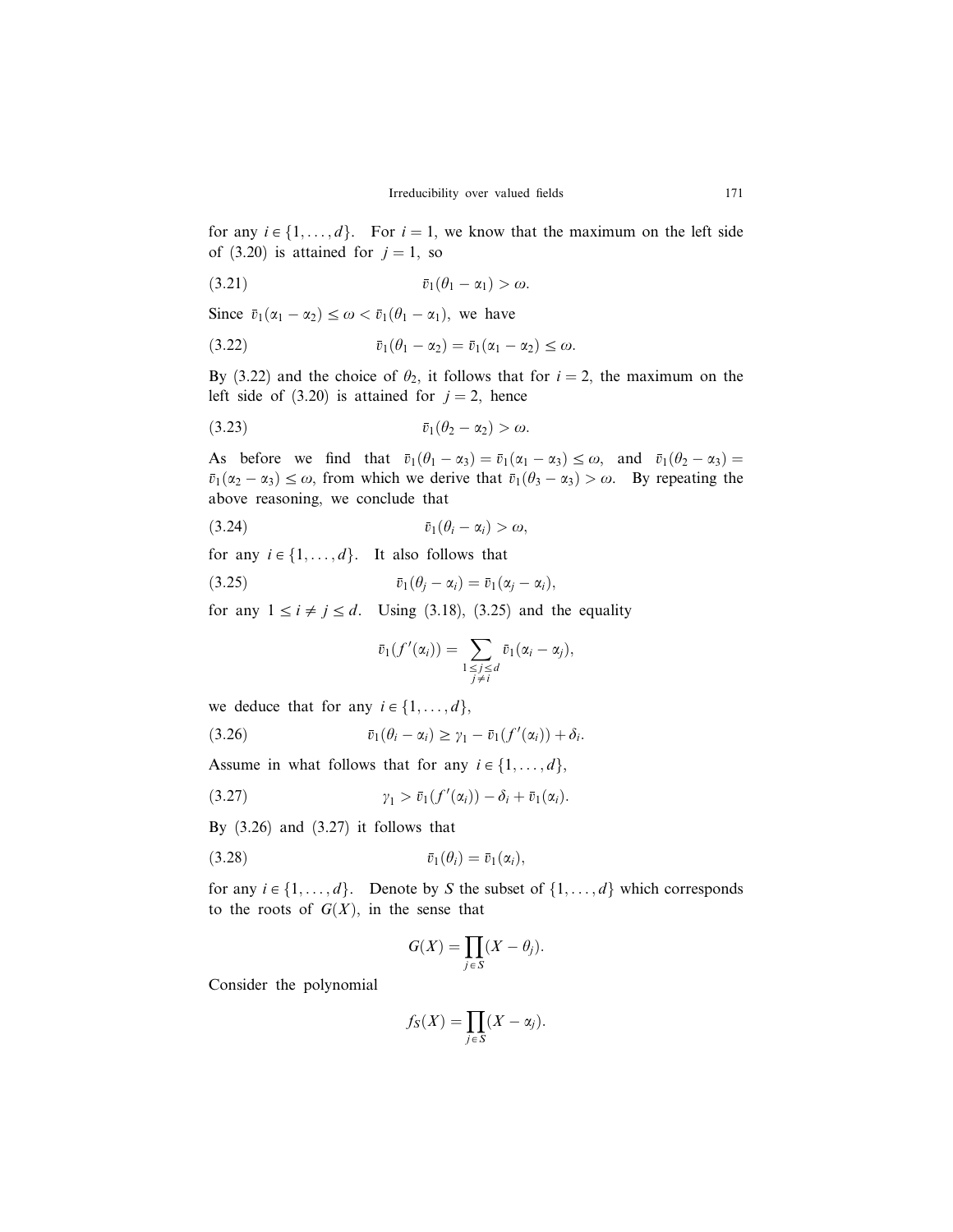By (3.26) we see that for  $\gamma_1$  large enough, the corresponding coefficients in the polynomials  $G(X)$  and  $f_S(X)$  are close to each other. One of the coefficients of  $f_S(X)$  is

$$
(3.29) \qquad \sigma_{S,j_S} = \sum_{\substack{i_1,\ldots,i_{j_S} \in S \\ i_1 < \cdots < i_{j_S}}} \alpha_{i_1} \alpha_{i_2} \ldots \alpha_{i_{j_S}}.
$$

The corresponding coefficient in  $G(X)$ , call it u, is given by

(3.30) 
$$
u = \sum_{\substack{i_1,\ldots,i_{j_s} \in S \\ i_1 < \cdots < i_{j_s}}} \theta_{i_1} \theta_{i_2} \ldots \theta_{i_{j_s}}.
$$

Note that for any  $1 \le i_1, \ldots, i_k \le d$ , one has

$$
\theta_{i_1} \dots \theta_{i_k} - \alpha_{i_1} \dots \alpha_{i_k} = \theta_{i_1} \dots \theta_{i_{k-1}} (\theta_{i_k} - \alpha_{i_k}) + \theta_{i_1} \dots \theta_{i_{k-2}} (\theta_{i_{k-1}} - \alpha_{i_{k-1}}) \alpha_{i_k} + \theta_{i_1} \dots \theta_{i_{k-3}} (\theta_{i_{k-2}} - \alpha_{i_{k-2}}) \alpha_{i_{k-1}} \alpha_{i_k} + \dots + (\theta_{i_1} - \alpha_{i_1}) \alpha_{i_2} \dots \alpha_{i_k}.
$$

Combining this with (3.26) and (3.28), we find that

$$
(3.31) \t\t \bar{v}_1(\theta_{i_1} \ldots \theta_{i_k} - \alpha_{i_1} \ldots \alpha_{i_k}) \geq \bar{v}_1(\alpha_{i_1} \ldots \alpha_{i_k}) + \min_{1 \leq l \leq k} {\gamma_1 - \bar{v}_1(f'(\alpha_{i_l})) + \delta_{i_l} - \bar{v}_1(\alpha_{i_l})}.
$$

Using  $(3.31)$  together with  $(3.29)$  and  $(3.30)$ , we obtain

$$
(3.32) \qquad \bar{v}_1(\sigma_{S,j_S} - u) \ge \gamma_1 + \min_{\substack{i_1,\ldots,i_{j_S}\in S\\i_1 < \cdots < i_{j_S}}} \left\{ \bar{v}_1(\alpha_{i_1} \ldots \alpha_{i_{j_S}}) + \min_{1 \le i \le j_S} \left\{ -\bar{v}_1(f'(\alpha_{i_i})) + \delta_{i_i} - \bar{v}_1(\alpha_{i_i}) \right\} \right\} = \gamma_1 + \rho_S,
$$

where  $\rho_S \in \overline{\Gamma}_1$  denotes the minimum above.

Now  $\sigma_{S,j_S} \in \overline{A} \backslash A$ , while  $u \in A$ . By (3.16) we also know that  $v_2(u) \ge j_S y_2'$ . Thus (3.17) is applicable, and we get

$$
\overline{v}_1(\sigma_{S,j_S}-u)\leq \gamma_{1,S}.
$$

The inequalities (3.32) and (3.33) imply that

$$
\gamma_1 \leq \gamma_{1,S} - \rho_S.
$$

It follows that if we start with an element  $\gamma_1$  of  $\Gamma_1$  satisfying (3.19), (3.27) and such that

$$
\gamma_1 > \gamma_{1,S} - \rho_S,
$$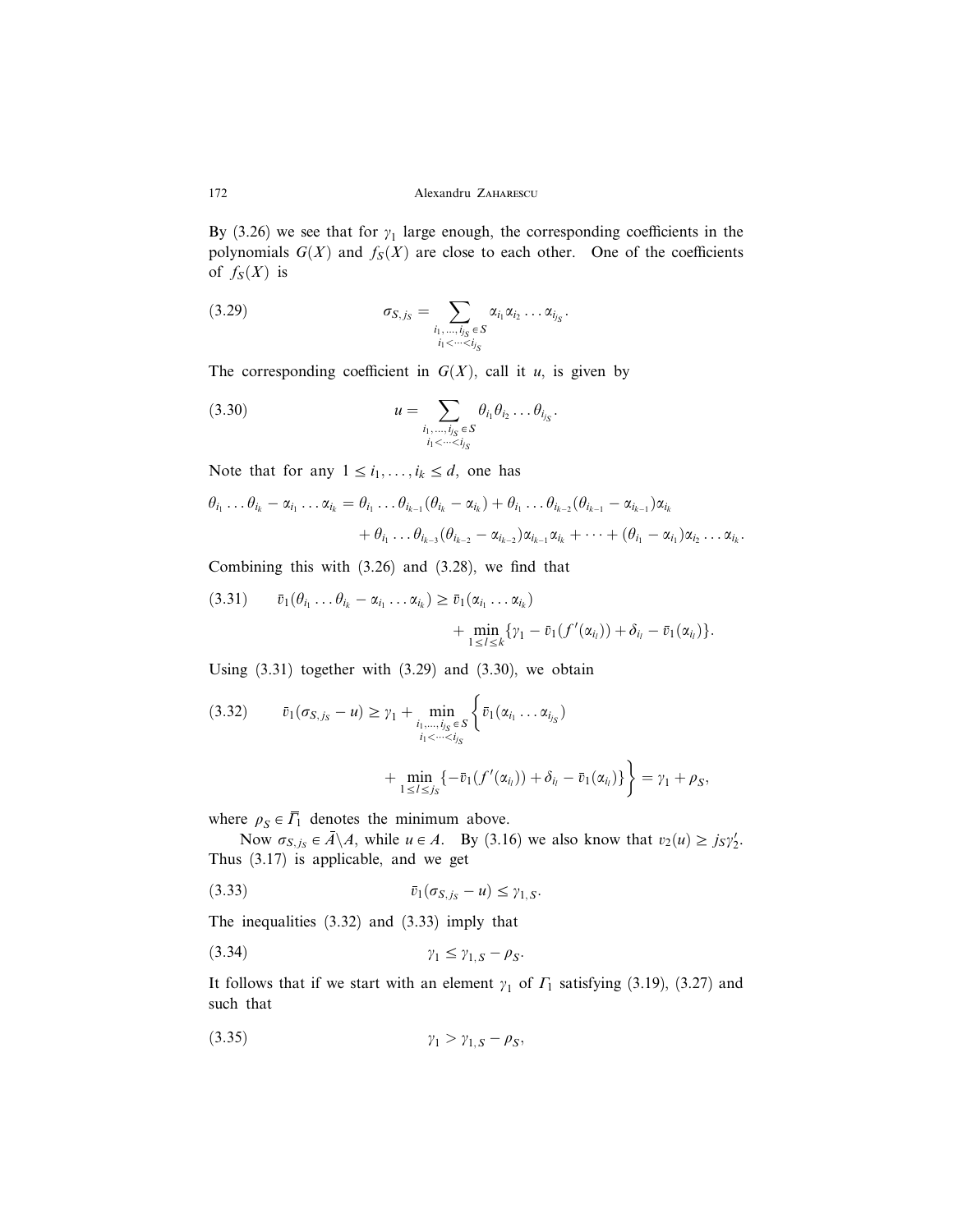for any nonempty, proper subset S of  $\{1, \ldots, d\}$ , then no polynomial  $g(X) \in A[X]$  as in (3.10), (3.11) and (3.12), can be reducible over K. This completes the proof of the theorem.

#### 4. The case of an algebraic function field over a  $p$ -adic field

We conclude this paper with an example. Let  $K_0$  be a p-adic field, as in Section 2. Denote by O the ring of p-adic integers in  $K_0$ , and let K be an algebraic function field of one variable over  $K_0$ . Choose any prime divisor  $\mathscr P$ (i.e. any valuation on K which is trivial on  $K_0$ ), and let t be any element of K whose only pole is at  $\mathscr{P}$ . The existence of such an element t follows from the Riemann-Roch theorem (see Chapter II of  $[2]$ ). Denote by A the integral closure of  $O[t]$  in K. Then A is integrally closed in K, and K is the field of fractions of A. Also, K is a finite extension of  $K_0(t)$ . On  $K_0(t)$  we have an absolute value, as in Section 2, which is the Gauss extension of the  $p$ -adic absolute value on  $K_0$ . We fix an extension of this absolute value to K, and denote it by  $\left| \cdot \right|_1$ . This is our primary absolute value. Next, fix any real number  $\rho > 1$ , and put

(4.1) 
$$
|P(t)|_2 = \rho^{\deg P(t)},
$$

for any  $P(t) \in K_0[t]$ . Then extend this absolute value to an absolute value on K, which we continue to denote by  $|.|_2$ . This is our secondary absolute value on  $K$ . By the above construction, the extension of the secondary absolute value from  $K_0[t]$  to K is unique. Indeed, any two such extensions would correspond to distinct prime divisors which are poles for  $t$ , contrary to our assumption that the only pole of t is at  $\mathcal{P}$ . Note that if we extend the absolute value  $|.|_2$  to an absolute value on a fixed algebraic closure  $\overline{K}$  of K, which we also denote by  $|.|_2$ , then for any automorphism  $\sigma \in Gal(\overline{K}/K_0(t))$ , the map defined on  $\overline{K}$  by  $z \mapsto |\sigma(z)|_2$  is also an absolute value on  $\overline{K}$ , and its restriction to  $K_0(t)$  coincides with the absolute value  $|.|_2$ . Since  $|.|_2$  has a unique extension to  $K$ , it follows that the two absolute values also coincide on  $K$ . Therefore,

(4.2) 
$$
|\sigma(z)|_2 = |z|_2,
$$

for any  $\sigma \in Gal(\overline{K}/K_0(t))$  and any  $z \in K$ . This shows that for any  $z \in K$ ,  $|z|_2$  is given by

(4.3) 
$$
|z|_2 = |\text{Norm}_{K/K_0(t)} z|_2^{1/[K:K_0(t)]}.
$$

Note also that

(4.4)  $|z|_2 \ge 1$ , for any  $0 \ne z \in A$ .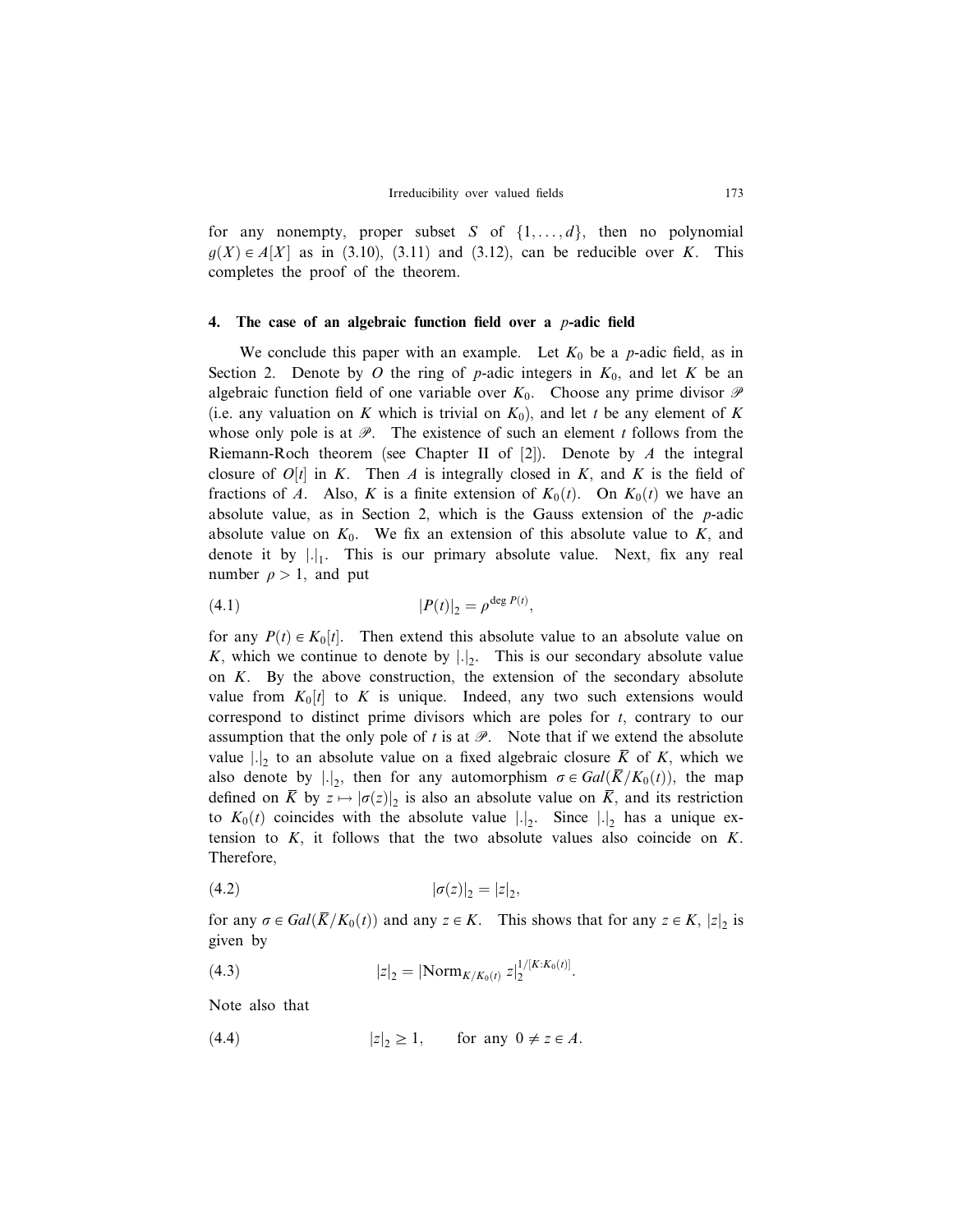174 Alexandru ZAHARESCU

Let us check that property  $(3.1)$  holds in the present context. We choose an extension of the primary absolute value  $|.|_1$  to  $\overline{K}$ , and continue to denote it by |.|<sub>1</sub>. Let  $\overline{A}$  denote the integral closure of  $A$  in  $\overline{K}$ . Property (3.1) states in our case that for any  $\alpha \in \overline{A} \backslash A$ , and any  $L > 0$ , there exists a  $\delta > 0$  such that

(4.5) 
$$
|u - \alpha|_1 \ge \delta
$$
, for any  $u \in A$  with  $|u|_2 \le L$ .

Suppose that (4.5) fails for some  $\alpha \in \overline{A} \backslash A$  and  $L > 0$ . Then there is a sequence  $(u_n)_{n \in \mathbb{N}}$  of elements from A, with  $|u_n|_2 \leq L$  for any  $n \in \mathbb{N}$ , and such that

$$
\lim_{n\to\infty}|u_n-\alpha|_1=0.
$$

Denote by  $\tilde{A}$  the integral closure of  $K_0[t]$  in K, and fix an integral basis  $B =$  $\{\eta_1, \ldots, \eta_m\}$  of  $\tilde{A}$  over  $K_0[t]$ , where  $m = [K : K_0(t)]$ . Each  $u_n$  belongs to  $A$ , and hence it also belongs to  $\overline{A}$ . We write  $u_n$  in terms of this basis,

$$
(4.7) \t\t\t u_n = c_{1,n}\eta_1 + \cdots + c_{m,n}\eta_m,
$$

with  $c_{1,n}, \ldots, c_{m,n} \in K_0[t]$ , for any  $n \in \mathbb{N}$ . Denote by  $B^* = \{\eta_1^*, \ldots, \eta_m^*\}$  the dual basis of B. Then each coefficient  $c_{j,n}$  can be written as a trace,

$$
(4.8) \t\t\t c_{j,n} = \text{Trace}_{K/K_0(t)}(u_n \eta_j^*), \t 1 \le j \le m, n \in \mathbb{N}.
$$

On the other hand, from (4.2) we know that for any automorphism  $\sigma \in$  $Gal(\overline{K}/K_0(t))$  we have

(4.9) 
$$
|\sigma(u_n\eta_j^*)|_2 = |u_n\eta_j^*|_2 = |u_n|_2 \cdot |\eta_j^*|_2 \le L |\eta_j^*|_2.
$$

It follows that

$$
(4.10) \t\t\t |c_{j,n}|_2 \le L |\eta_j^*|_2,
$$

for any  $n \in \mathbb{N}$  and any  $1 \le j \le m$ . Therefore, for any fixed  $j \in \{1, \ldots, m\}$ , the sequence  $(c_{j,n})_{n \in N}$  is a sequence of polynomials in t over  $K_0$ , of bounded degree, say

$$
c_{j,n} = c_{j,n,0} + c_{j,n,1}t + \cdots + c_{j,n,D}t^D,
$$

where  $c_{i,n,0}, \ldots, c_{i,n,D} \in K_0$  for any  $n \in \mathbb{N}$  and any  $1 \leq j \leq m$ . We claim that for any  $1 \le j \le m$  and any  $0 \le d \le D$ , the sequence  $(c_{j,n,d})_{n \in N}$  is bounded in the *p*-adic absolute value. Indeed, each  $u_n$  belongs to A, so  $u_n$  is a root of a polynomial of the form

$$
P_n(X) = X^{l_n} + a_1 X^{l_n - 1} + \cdots + a_{l_n}
$$

with  $a_1, \ldots, a_{l_n} \in O[t]$ . Since  $|a_1|_1 \leq 1, \ldots, |a_{l_n}|_1 \leq 1$ , it follows immediately that  $|u_n|_1 \leq 1$ , and also  $|\sigma(u_n)|_1 \leq 1$  for any  $\sigma \in Gal(\overline{K}/K_0(t))$ . Therefore

$$
|c_{j,n}|_1 = |\text{Trace}_{K/K_0(t)}(u_n \eta_j^*)|_1 \le \max\{|\sigma(\eta_j^*)|_1 : \sigma \in Gal(\overline{K}/K_0(t))\},
$$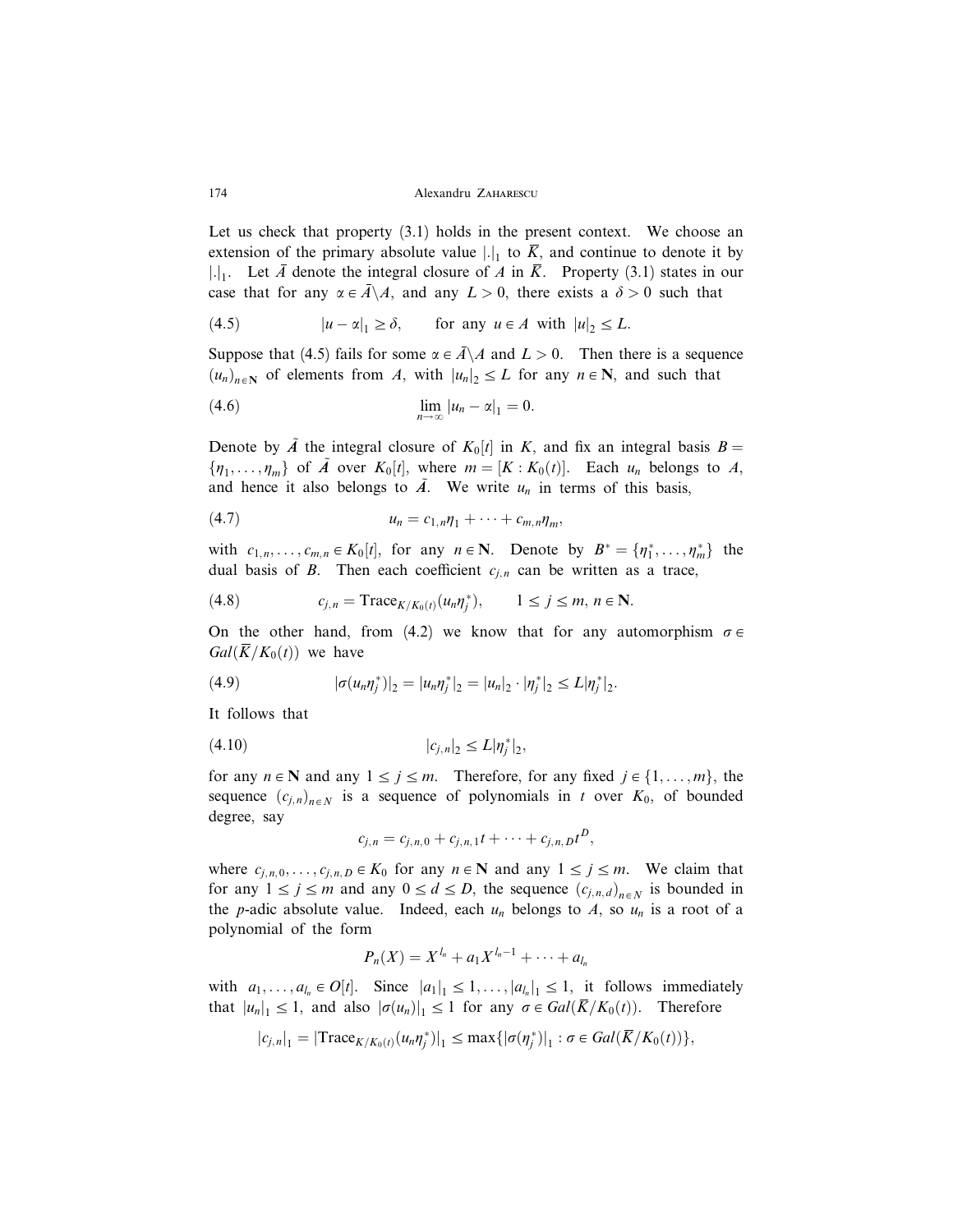which in turn implies that

$$
|c_{j,n,d}|_1 \le \max\{|\sigma(\eta_j^*)|_1 : \sigma \in Gal(\overline{K}/K_0(t))\}
$$

for all  $d \in \{0, 1, ..., D\}$ . Hence for any  $1 \le j \le m$  and any  $0 \le d \le D$  the sequence  $(c_{j,n,d})_{n \in N}$  is bounded, as claimed. Since  $K_0$  is locally compact, it follows that the sequence  $(c_{j,n,0})_{n \in N}$  has a subsequence which converges with respect to the absolute value  $|\cdot|_1$  to an element  $\mu_{j,0}$  of  $K_0$ . This subsequence has a subsequence along which  $c_{i,n,1}$  converges to an element  $\mu_{i,1}$  of  $K_0$ , and so on. We conclude that there is a subsequence along which we simultaneously have that  $c_{j,n,0} \to \mu_{j,0}$ ,  $c_{j,n,1} \to \mu_{j,1}$ , ...,  $c_{j,n,D} \to \mu_{j,D}$ . This means that along this subsequence  $c_{j,n}$  converges in the Gauss absolute value  $|\cdot|_1$  to the element

$$
c_j := \mu_{j,0} + \mu_{j,1}t + \cdots + \mu_{j,D}t^D
$$

of  $K_0[t]$ . This further implies that there is a subsequence  $n_1 < n_2 < \cdots <$  $n_k < \cdots$  for which we simultaneously have

$$
\lim_{k \to \infty} |c_{j,n_k} - c_j|_1 = 0, \quad \text{for } 1 \le j \le m.
$$

Combining this with (4.6) and (4.7), we obtain

$$
\left|\alpha - \sum_{1 \leq j \leq m} c_j \eta_j \right|_1 \leq |\alpha - u_{n_k}|_1 + \sum_{1 \leq j \leq m} |c_{j,n_k} - c_j|_1 \cdot |\eta_j|_1 \to 0,
$$

as  $k \to \infty$ . Thus

$$
\alpha=\sum_{1\leq j\leq m}c_j\eta_j\in K.
$$

Therefore  $\alpha \in \overline{A} \cap K = A$ , which contradicts our assumption that  $\alpha \in \overline{A} \backslash A$ . In conclusion, property (4.5) holds true.

Theorem 1 is then applicable in our case, and it gives the following result.

THEOREM 2. Let  $K_0$  be a p-adic field, O its ring of integers, and let K be an algebraic function field of one variable over  $K_0$ . Choose any prime divisor  $\mathscr P$  and any element  $t \in K$  whose only pole is at  $\mathscr P$ . Denote by A the integral closure of  $O[t]$  in K. Let  $|.|_1$  be an absolute value on K whose restriction to  $K_0[t]$  coincides with the Gauss extension to  $K_0[t]$  of the p-adic absolute value on  $K_0$ . Choose a real number  $\rho > 1$ , and denote by  $|.|_2$  the unique absolute value on K given by  $(4.1)$  and  $(4.3)$ . Then, for any polynomial

$$
f(X) = X^d + a_1 X^{d-1} + \dots + a_d \in A[X],
$$

which is irreducible over K, and for any  $L > 0$ , there exists a  $\delta > 0$  such that, for any  $b_1, \ldots, b_d \in A$  for which

$$
|b_i - a_i|_1 \le \delta, \qquad 1 \le i \le d,
$$